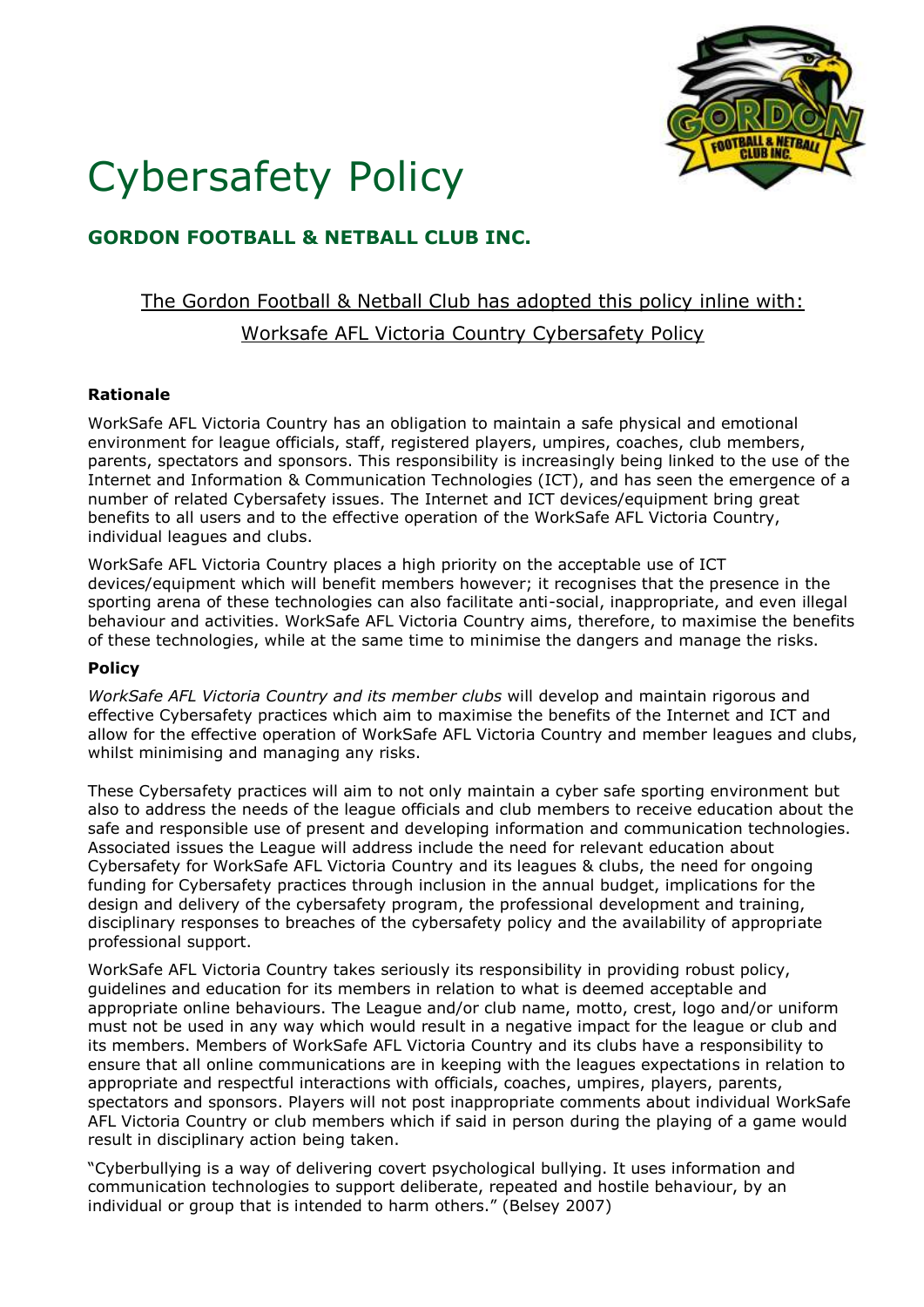Cyberbullying includes, but is not limited to, the following misuses of technology: harassing, teasing, intimidating, racially vilifying or threatening another person by sending or posting inappropriate and hurtful e-mail messages, instant messages, text messages, phone messages, digital pictures or images, or Web site postings (including social network sites eg facebook or blogs) and the sending, receiving and/or possession of naked or sexually explicit images of a person. Club members must also be aware that postings from their individual accounts, whether done by themselves or another person will remain the responsibility of the account owner.

All members of WorkSafe AFL Victoria Country and individual clubs must be aware that in certain circumstances where a crime has been committed, they may also be subjected to a criminal investigation by Police over which the league and/or club will have no control. This particularly applies to 'sexting' where the image is of a person under the age of 18 years whereby Police will be informed immediately a club becomes aware of the situation.

#### **Procedure**

WorkSafe AFL Victoria Country and/or club officials or members who feel that they have been the victims of such misuses of technology should save and store the offending material on their computer, mobile phone or other device. They should then print a copy of the material and immediately report the incident to the relevant club/league representative.

All reports of cyberbullying and other technology misuses will be investigated fully in accordance with WorkSafe AFL Victoria Country Rule 5.0 and may result in a notification to Police where the WorkSafe AFL Victoria Country, league or club is legally obliged to do so.

If the WorkSafe AFL Victoria Country and/or individual League's executive receives a complaint about an online issue, the allegations will be forwarded to the relevant League Investigation Officer.

If there is evidence, charges will be laid and the complaint will proceed to the league's Independent Tribunal, exactly the same as if the investigation relates to physical violence or other reportable offences.

#### **Penalties**

Any proven charges will automatically lead to a minimum of a two (2) match suspension for a registered player. In deciding the final penalty, consideration will be given to the seriousness of the act, the impact on the victim, the impact on the club/league/WorkSafe AFL Victoria Country and the prior good history or otherwise of the player. Players charged with these types of offences for a second or subsequent time and where a suspension has been previously imposed will face deregistration.

Any player presented before the tribunal for the first or subsequent time on a cyberbullying offence must be aware that the penalties available to the tribunal members will cover the complete range including deregistration.

In the case of a non playing club member being proved to have engaged in harassment or bullying, the club employing, engaging or otherwise associated with the person at the time of the conduct shall be deemed to be vicariously liable for the conduct of the person and shall pay to the League a penalty to be determined by the league.